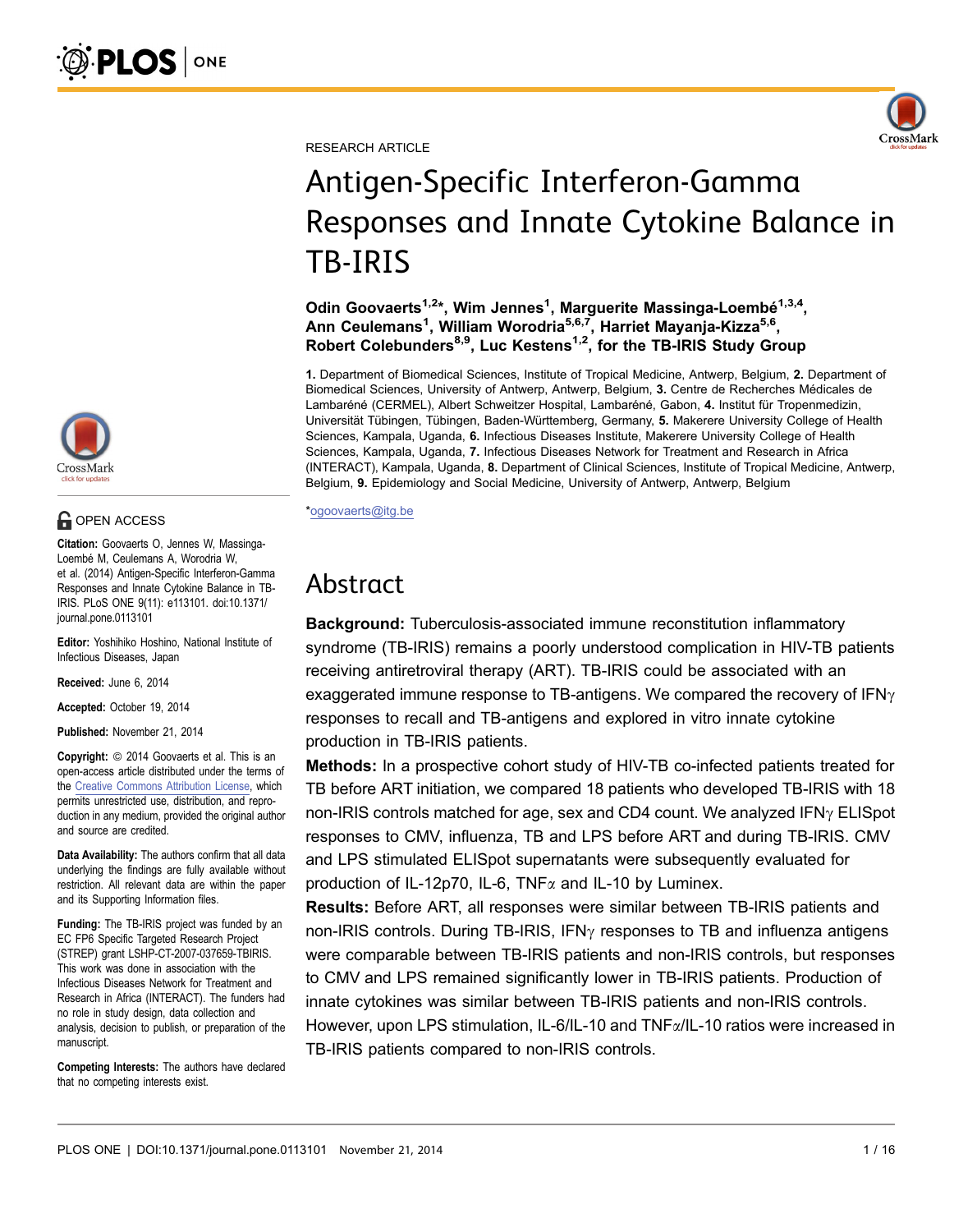**Conclusion:** TB-IRIS patients did not display excessive IFN $\gamma$  responses to TBantigens. In contrast, the reconstitution of CMV and LPS responses was delayed in the TB-IRIS group. For LPS, this was linked with a pro-inflammatory shift in the innate cytokine balance. These data are in support of a prominent role of the innate immune system in TB-IRIS.

# Introduction

Together with the HIV pandemic there has been a global increase in the number of tuberculosis (TB) infections [\[1\]. An estimated 14 million individuals are dually](#page-12-0) [infected with HIV and TB worldwide \[2\]. Despite recent WHO recommendations](#page-12-0) [for early antiretroviral therapy \(ART\) \[3\], treatment is started at late stages of HIV](#page-12-0) [infection in many developing countries \[4\]. This puts patients at increased risk of](#page-12-0) [developing tuberculosis-associated immune reconstitution inflammatory syn](#page-12-0)[drome \(TB-IRIS\) during ART \[5\]. TB-IRIS presents in up to 25% of HIV-TB](#page-12-0) [patients as worsening symptoms of TB during ART, despite a favourable response](#page-12-0) [to TB-treatment \(hence the name ''paradoxical TB-IRIS''\) \[6\]. This complication](#page-12-0) [typically occurs within the first 2 months after starting ART, with the majority](#page-12-0) [occurring within the first few weeks \[7\]. TB-IRIS poses a significant diagnostic](#page-12-0) [challenge to physicians and reliable laboratory markers to help detect this](#page-12-0) [syndrome are urgently needed \[8\].](#page-13-0)

Known risk factors of TB-IRIS include a low CD4 count, high TB-antigen burden and short interval between initiation of TB treatment and ART [\[9,](#page-13-0) [10\].](#page-13-0) [The pathogenesis of TB-IRIS remains largely unclear, although there are clear](#page-13-0) [signs of tissue-destructive inflammation during immune reconstitution \(reviewed](#page-13-0) [in \[11,](#page-13-0) [12\]\). This process could involve an amplified immune response to TB](#page-13-0) [bacilli or their residual antigens \[11,](#page-13-0) [13\]. Early research suggested that TB-IRIS](#page-13-0) [development was linked to elevated T-helper type 1 \(Th1\) responses to TB](#page-13-0)[antigens. Indeed, studies in TB-IRIS patients reported elevated IFN](#page-13-0) $\gamma$  responses to [several TB-associated antigenic compounds such as purified protein derivative](#page-13-0) [\(PPD\), 6 kDa early secretory antigenic target \(ESAT-6\) and 10 kDa culture filtrate](#page-13-0) [antigen \(CFP-10\) \[14–18](#page-13-0)]. However, elevated IFN $\gamma$  [responses to TB-antigens are](#page-13-0) [often also seen in HIV-TB patients who do not develop TB-IRIS \[19–21\], casting](#page-13-0) [doubt on the causal role of Th1 cells in TB-IRIS pathogenesis. It has been](#page-13-0) [suggested that disturbances in the innate immune system \[22\] or in the interplay](#page-13-0) [between the innate and adaptive immune system \[11\] could drive TB-IRIS](#page-13-0) [pathogenesis. This is supported by repeated findings of elevated levels of IL-6 and](#page-13-0) TNFa[, among other innate cytokines, during TB-IRIS \[14,](#page-13-0) [16,](#page-13-0) [23–26\].](#page-13-0) [Interestingly, elevated innate cytokine production has also been reported in TB-](#page-13-0)[IRIS patients after toll-like receptor \(TLR\) 2 stimulation with lipomannan, a TB](#page-13-0) [pathogen-associated molecular pattern \(PAMP\) \[27\]. Put together, there is](#page-14-0) [evidence that responses to antigenic stimulation are unbalanced in TB-IRIS, both](#page-14-0)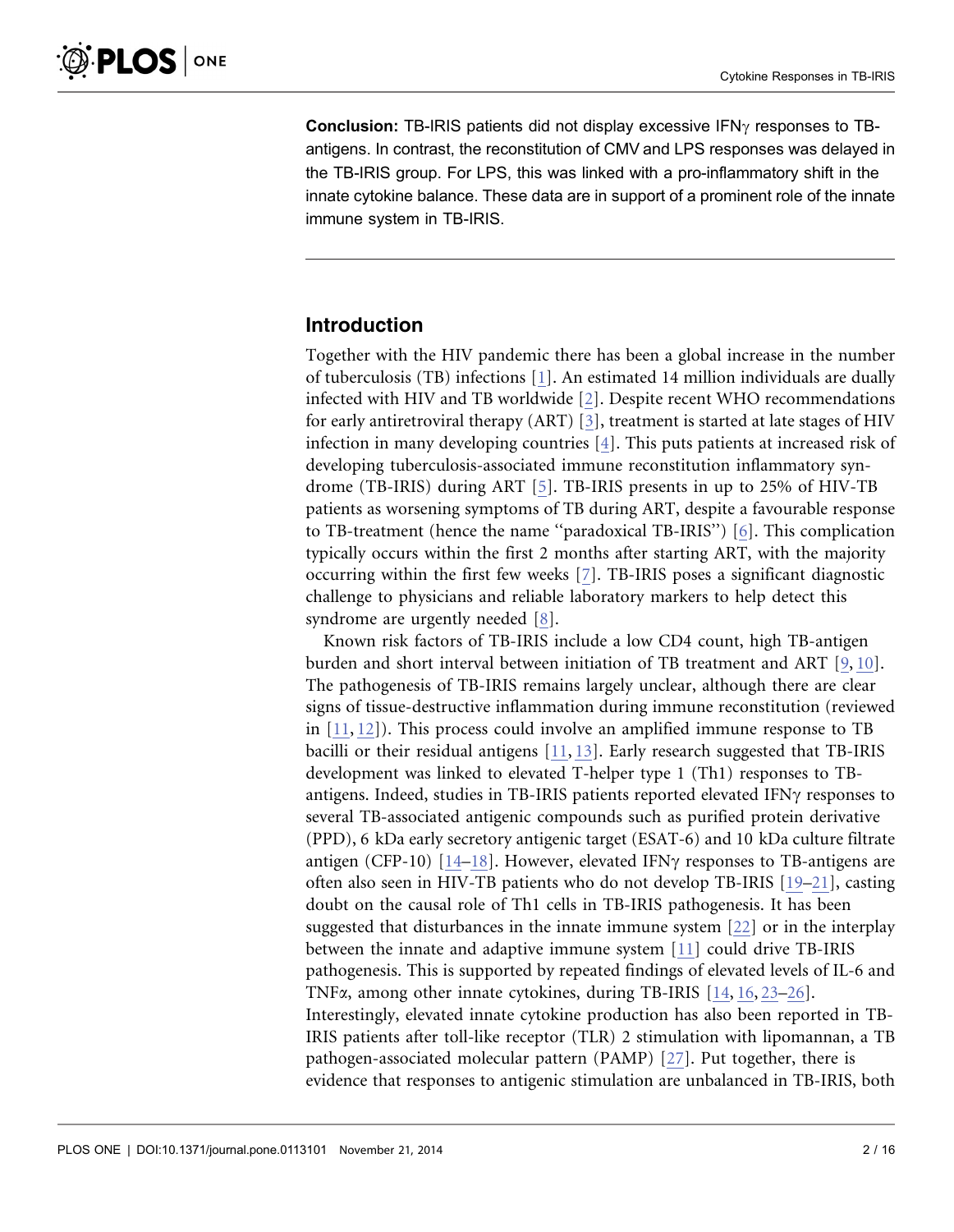[in the innate and the adaptive arm of the immune system. However, the roles of](#page-14-0) antigen-specific IFN $\gamma$  [production and TLR stimulation in TB-IRIS remain to be](#page-14-0) [completely elucidated.](#page-14-0)

In this study, we aimed to assess the ART related recovery of  $IFN\gamma$  responses in TB-IRIS patients. To this end, we determined specific responses to a number of TB and recall antigens in a well matched selection of TB-IRIS patients and controls from a large prospective cohort [\[28\]. In addition, we explored the](#page-14-0) [possible innate component of TB-IRIS by studying cytokine production upon](#page-14-0) [TLR4 stimulation with lipopolysaccharide \(LPS\). We report a disturbed](#page-14-0) reconstitution of the IFN $\gamma$  [recall response, without an excessive IFN](#page-14-0) $\gamma$  response to [TB-antigens. In addition, we observed a pro-inflammatory shift in the innate](#page-14-0) [cytokine balance upon LPS stimulation during TB-IRIS, providing evidence of the](#page-14-0) [involvement of the innate immune system in TB-IRIS.](#page-14-0)

# Materials and Methods

# Study population

Patients were recruited in a prospective observational study on paradoxical TB-IRIS at Mulago Hospital, Kampala, Uganda, between January 2008 and July 2010 as described previously [\[9,](#page-13-0) [28,](#page-13-0) [29\]. The present study is based on HIV-TB co](#page-13-0)[infected adults who were being treated for active TB infection and put on ART](#page-13-0) [within 2 months after starting TB treatment \(median 6 weeks prior to ART\). All](#page-13-0) [HIV-patients received non-nucleoside reverse transcriptase inhibitor-based ART](#page-13-0) [according to Ugandan national guidelines and were monitored for paradoxical](#page-13-0) [TB-IRIS development during at least 3 months. Blood samples were taken before](#page-13-0) [ART initiation \(pre-ART\) and when patients were diagnosed for TB-IRIS \(IRIS](#page-13-0) [event\). Patients without IRIS-related symptoms were used as non-IRIS controls](#page-13-0) [and had samples taken pre-ART, at 2 weeks and 1 month on ART. To compare](#page-13-0) [with the expected immunocompetent antigen responses, two additional groups of](#page-13-0) [HIV-uninfected subjects were recruited. One group was receiving treatment for](#page-13-0) active TB for less than 4 months  $(HIV-TB+$  controls) while the other had no clinical signs of active TB ( $HIV-TB-$  [controls\). HIV-uninfected subjects had](#page-13-0) [samples taken only once.](#page-13-0)

## Patient selection and matching

A large majority of patients from our cohort developed TB-IRIS within 1 month after ART initiation. To limit heterogeneity among TB-IRIS patients, we included only patients who developed TB-IRIS within one month on ART. This stricter selection of patients reduces potential bias due to differences in kinetics and immunopathology between early- and late-onset TB-IRIS. Selected TB-IRIS patients with PBMCs available pre-ART and at occurrence of IRIS were matched 1 by 1 with non-IRIS controls for sex, baseline CD4 count  $(+/- 15$  CD4 cells/mm<sup>3</sup>) and age  $(\leq 10$  years difference). Samples from non-IRIS controls, serving as a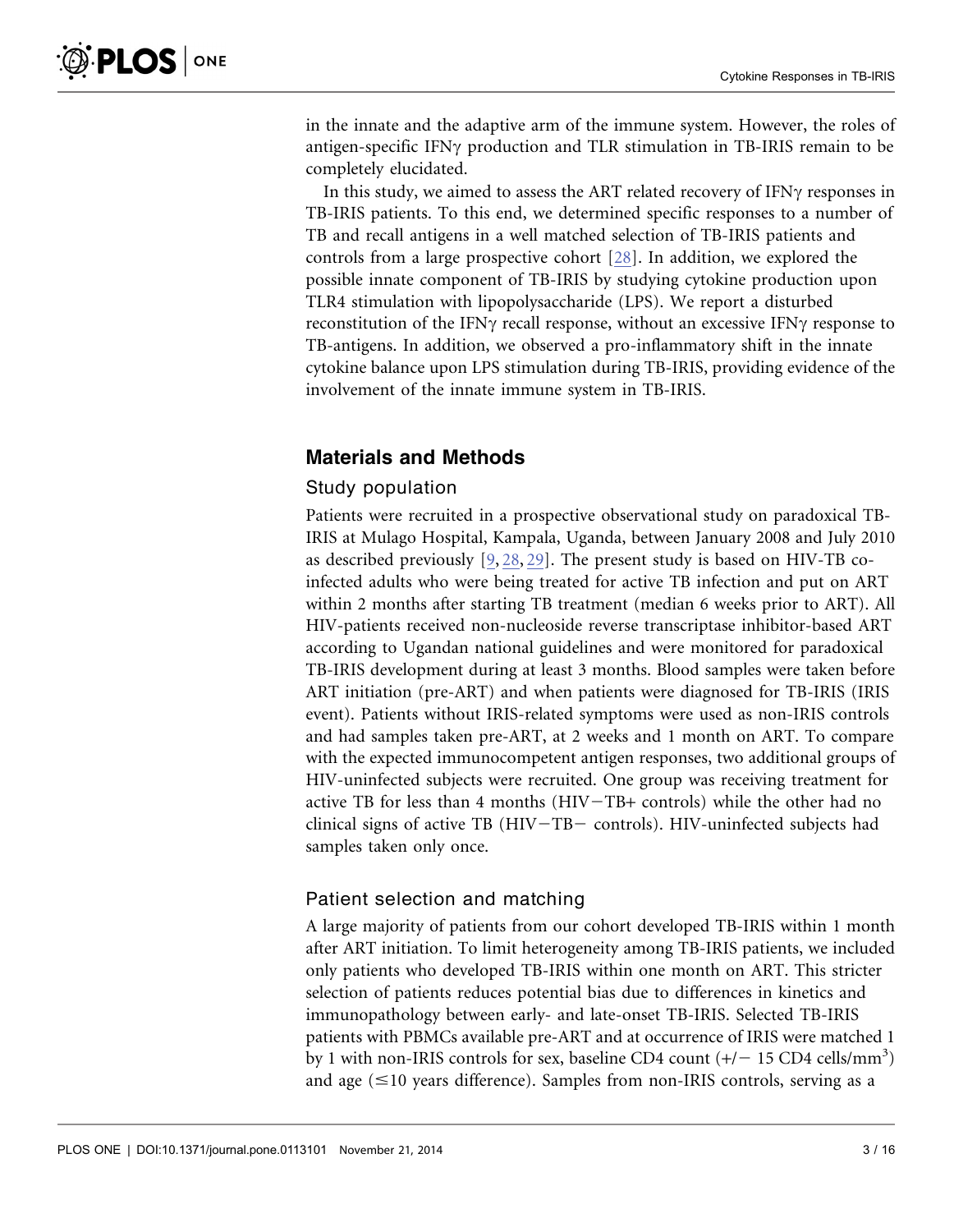control time point for their paired IRIS event, were selected at either 2 weeks or 1 month on ART. This selective pairing allowed for a matched time on ART between TB-IRIS patients and non-IRIS controls.

# Definitions

Mycobacterium tuberculosis infection was diagnosed according to the TB/HIV WHO guidelines [\[30\]. The diagnostic evaluation for TB included: clinical](#page-14-0) [examination, chest X-rays and abdominal ultrasounds, sputum smear microscopy](#page-14-0) [for acid-fast bacilli and mycobacterial culture of sputum, aspirate or effusion if](#page-14-0) [available. TB-IRIS cases were classified by a committee of two co-authors \(RC and](#page-14-0) [WW\) after reviewing all suspected TB-IRIS cases evaluated according to the](#page-14-0) [International Network for the Study of HIV-associated IRIS \(INSHI\) clinical case](#page-14-0)[definition for resource limited settings \[5\]. This evaluation included: a symptom](#page-12-0) [questionnaire, detailed physical examination to confirm TB-IRIS and exclude](#page-12-0) [alternative causes and comparison of a second chest X-ray and abdominal](#page-12-0) [ultrasound scan to the patient's baseline examination. Biological TB-IRIS samples](#page-12-0) [collected when patients developed new or worsening symptoms following](#page-12-0) [initiation of ART. These symptoms included at least 1 major criterion, such as](#page-12-0) [enlarged lymph nodes, or 2 minor criteria, such as fever and cough.](#page-12-0)

# ELISpot assays

PBMCs were collected from TB-IRIS patients and cryopreserved in liquid nitrogen. Samples were consequently thawed and  $IFN\gamma$  responses to antigens were measured by ELISpot (Diaclone SAS, Besançon Cedex, France) according to the manufacturer's instructions. In brief, PBMCs were cultured overnight in an antibody-coated ELISpot filter plate at 200,000 cells/200 µl in RMPI+2.5% human serum in the presence of either 10  $\mu$ g/ml cytomegalovirus (CMV) lysate (Institut Virion\Serion GmbH, Würzburg, Germany), 5 μg/ml whole influenza virus antigen (H3N2 A/Sydney/5/97, National Institute for Biological Standards and Control, Hertfordshire, Great Britain), 10 mg/ml PPD (Statens Serum Institute, Copenhagen, Denmark), 10 µg/ml recombinant ESAT-6 (Statens Serum Institute, Copenhagen, Denmark), and 10  $\mu$ g/ml recombinant CFP-10 (a kind gift from Lionex Diagnostics and Therapeutics, Braunschweig, Germany). In addition, 100 ng/ml LPS (E. coli O55:B5, Sigma-Aldrich BVBA, Diegem, Belgium) was included separately as a strong inducer of innate cytokines. Medium only and 5 mg/ml staphylococcal enterotoxin B (SEB, Sigma-Aldrich BVBA, Diegem, Belgium) were used as negative and positive controls, respectively. The number of IFN $\gamma$  spot-forming cells (SFC) per 10<sup>6</sup> PBMCs was determined using the ELISpot Reader and ELISpot Reader software (AID, Strassberg, Germany). Data from unstimulated medium controls was subtracted before reporting the number of SFC. Because we directly compared quantitative responses between patient groups, no criteria were used for defining positive responses.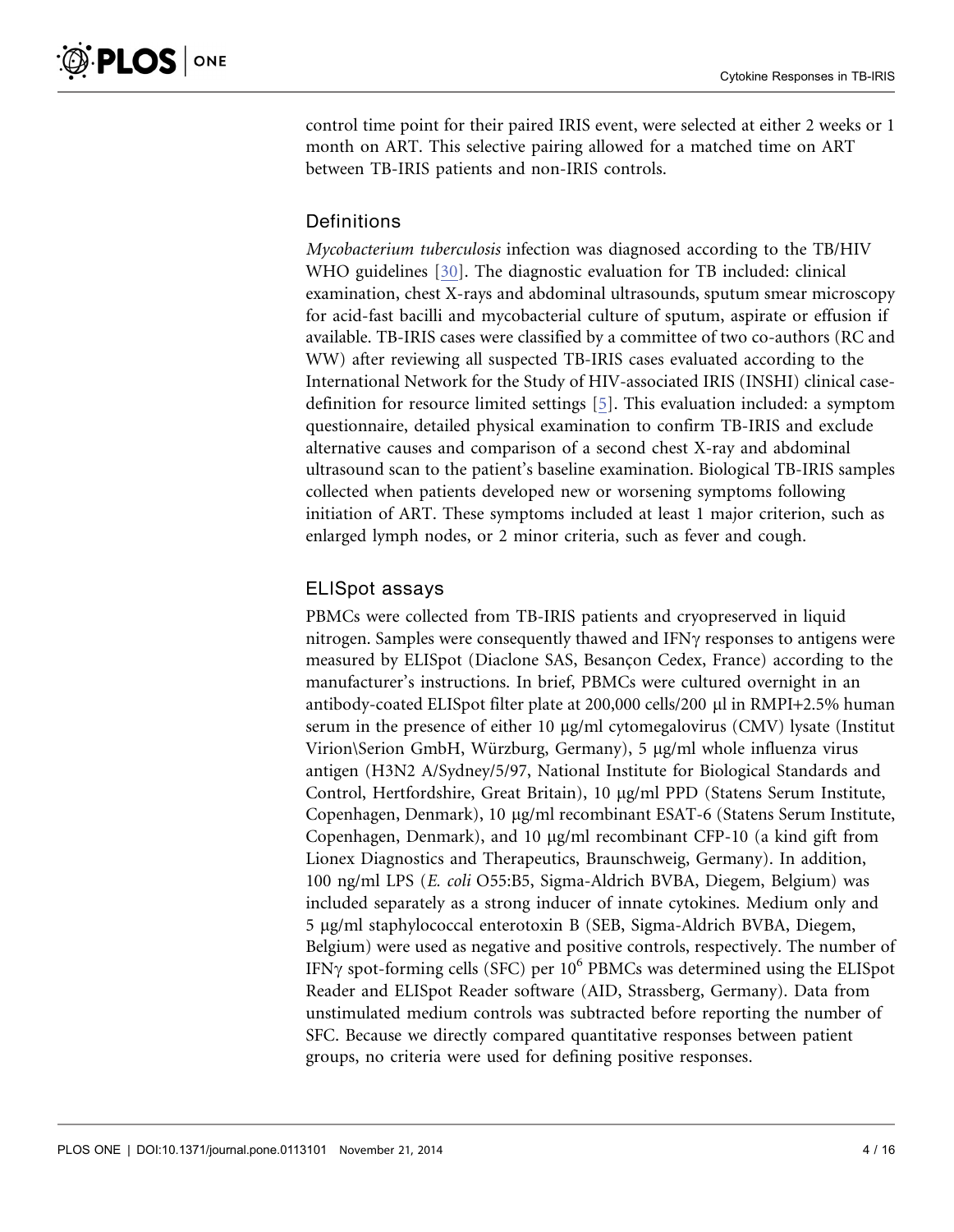## Cytokine multiplex assay

ELISpot supernatants from PBMCs stimulated with CMV and LPS were stored at  $-80^{\circ}$ C until further use. Samples were thawed within 1 hour prior to analysing cytokine levels by using the Bio-Plex human cytokine assay kits (Bio-Rad Laboratories NV-SA, Nazareth, Belgium) according to the manufacturer's instructions. We measured in vitro levels of IL-6, TNFa and IL-10 as a representation of innate pro- and anti-inflammatory cytokine production. In addition, IL-12p70 was measured as a link between changes in  $IFN\gamma$  responses and monocyte function. Samples were diluted  $2 \times$  for TNF $\alpha$  and IL-10 and  $10 \times$  for IL-6 to allow optimal detection of both high and low cytokine concentrations.

## Ethical considerations

The study was approved by the Research Committee of the Infectious Diseases Institute (IDI), the ethical review board of Makerere University School of Medicine, the Uganda National Council of Science and Technology and by the institutional review board of the Institute of Tropical Medicine of Antwerp and the Ethics Committees of the Faculties of Medicine of the University of Antwerp. Written informed consent was obtained from all study participants.

# Statistical analysis

Differences between paired patients and changes in concentration over time for each patient were analysed using the Wilcoxon signed-rank test for paired data. Differences between HIV-infected and HIV-uninfected patients were analysed using the Mann-Whitney U test. Correlations were calculated using the Spearman's rank correlation. Statistics were performed using SPSS software (version 17.0) or GraphPad Prism (version 5) with significance level set at p,0.05. Because of the hypothesis driven nature of this study, no correction for multiple testing was applied [\[31,](#page-14-0) [32\].](#page-14-0)

## **Results**

### Study population

A total of 18 TB-IRIS patients were paired with 18 non-IRIS controls [\(Table 1\).](#page-5-0) [TB-IRIS patients and non-IRIS controls did not differ regarding baseline viral](#page-5-0) [load, TB treatment duration prior to ART, or ART duration prior to IRIS event or](#page-5-0) [corresponding control time point. Twenty two HIV uninfected controls were](#page-5-0) [included in the study, of whom 9 were being treated for TB \(HIV-TB](#page-5-0)+ controls) [and 13 did not have symptoms of TB \(HIV-TB- controls\). Neither HIV-TB](#page-5-0)+ nor [HIV-TB- controls differed from TB-IRIS patients or non-IRIS controls regarding](#page-5-0) [age or sex.](#page-5-0)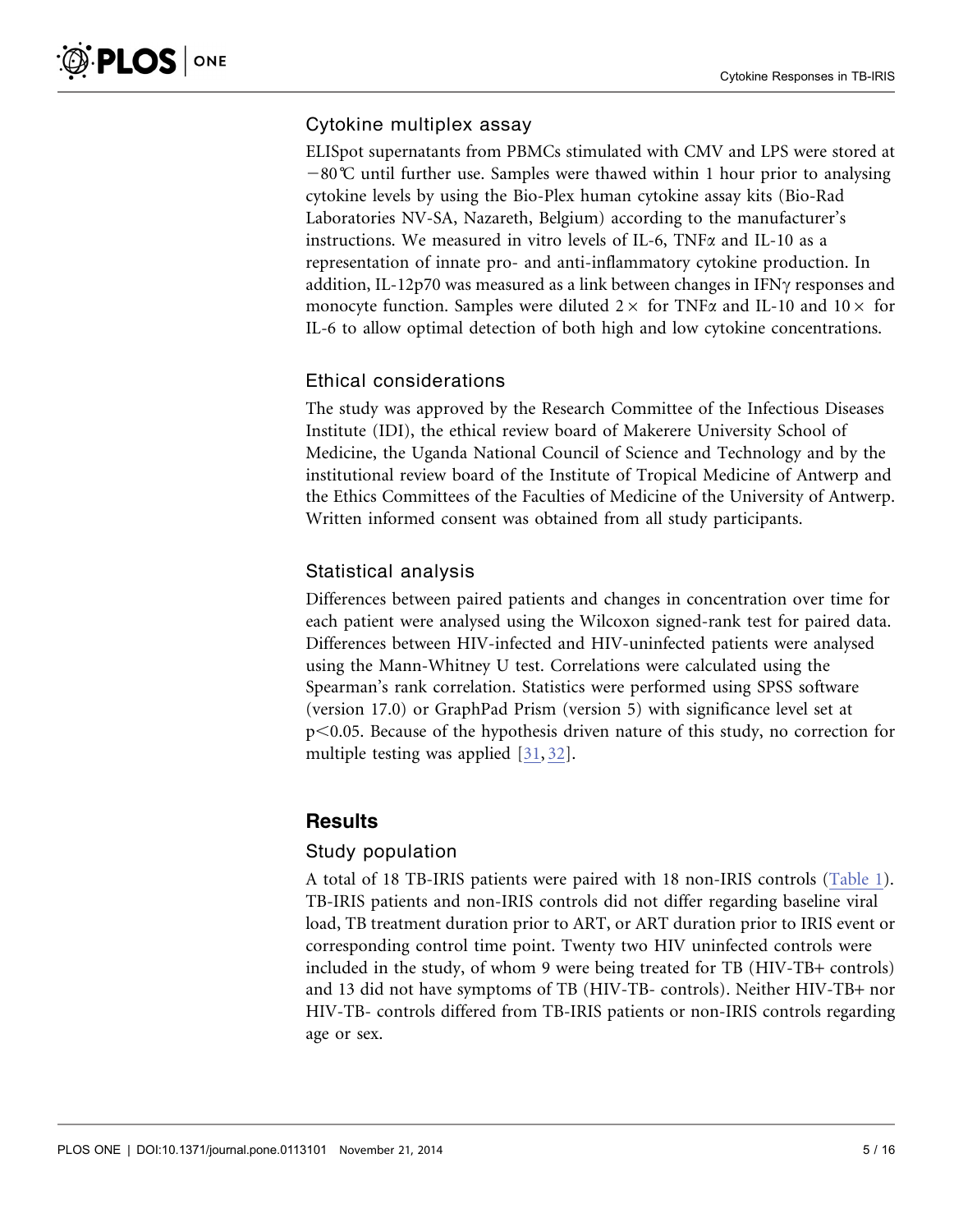#### <span id="page-5-0"></span>Table 1. Characteristics of TB-IRIS patients and matched controls.

| <b>Characteristics</b>                              | TB IRIS $(n=18)$ | non-IRIS controls $(n=18)$ |             |
|-----------------------------------------------------|------------------|----------------------------|-------------|
| <b>Prior to ART</b>                                 |                  |                            |             |
| Male sex, $n$ $(\%)$                                | 8(44)            | 8(44)                      | $0.815^{b}$ |
| Age (years)                                         | $34(33-43)$      | 40 (31–44)                 | 0.760       |
| $CD4$ (cell/mm <sup>3</sup> )                       | 19 (11-119)      | $23(8-93)$                 | 0.477       |
| TB treatment duration prior to ART (days)           | $36(23 - 56)$    | 46 (23 - 58)               | 0.663       |
| Viral load (log copies/ml) <sup>c</sup>             | $5.4(5.3 - 5.8)$ | $5.53(5.1 - 5.6)$          | 0.646       |
| <b>During ART</b>                                   |                  |                            |             |
| Days between start of ART and TB-IRIS/control event | 14 (12-22)       | 16 (14–28)                 | 0.297       |

Values are shown as median values with interquartile range. The level of significance was set to  $p<0.05$  for all tests. TB-IRIS patients were matched to non-IRIS controls for baseline CD4 count, age and sex.

<sup>a</sup> Wilcoxon signed-rank test.<br>
<sup>b</sup> Mc Nemar test for binominal data.<br>
<sup>c</sup> n=10.

doi:10.1371/journal.pone.0113101.t001

# Antigen-specific  $IFN\gamma$  ELISpot responses in HIV-TB patients developing TB-IRIS

We examined IFN $\gamma$  responses to TB-antigens, CMV, Influenza and LPS (a wellknown TLR4 antagonist) in order to assess the antigen-specific and non-specific immunity in TB-IRIS patients compared to non-IRIS, HIV-TB+ and HIV-TB-controls [\(Figure 1\)](#page-6-0). At pre-ART, we observed no difference in IFN $\gamma$  responses between TB-IRIS patients and non-IRIS controls for any of the antigens tested. Both groups showed a diminished IFN $\gamma$  response to PPD, CMV, Influenza and LPS when compared to HIV-TB+ controls ( $p \le 0.027$ ) and to LPS and influenza when compared to HIV-TB- controls ( $p \le 0.015$ ).

IFN<sub>Y</sub> responses to the different TB-antigens were also similar between TB-IRIS patients and non-IRIS controls at IRIS event [\(Figure 1\)](#page-6-0). Both groups showed signs of higher PPD responses compared to before ART. This increase was statistically significant for non-IRIS controls  $(p=0.031)$ , while TB-IRIS patients showed a trend  $(p=0.109)$ . Both groups also showed signs of higher PPD responses compared HIV-TB- controls, yielding significant results for TB-IRIS patients only ( $p=0.007$ ). In contrast, IFN $\gamma$  responses to CMV and LPS were significantly lower in TB-IRIS patients compared to non-IRIS controls ( $p=0.039$ ) and  $p=0.016$ , respectively). TB-IRIS patients also showed lower CMV responses compared to HIV-TB+ controls ( $p=0.027$ ), and lower LPS responses compared to HIV-TB+ and HIV-TB- controls ( $p<0.001$  and  $p=0.001$ , respectively). In contrast to TB-IRIS patients, non-IRIS controls showed a significantly recovered response to LPS compared to pre-ART ( $p=0.015$ ), which was still lower compared to HIV-TB+ controls ( $p=0.034$ ). Responses to influenza were not significantly different between TB-IRIS patients and non-IRIS controls. Responses to influenza did not recover within the first weeks of ART for either TB-IRIS patients or for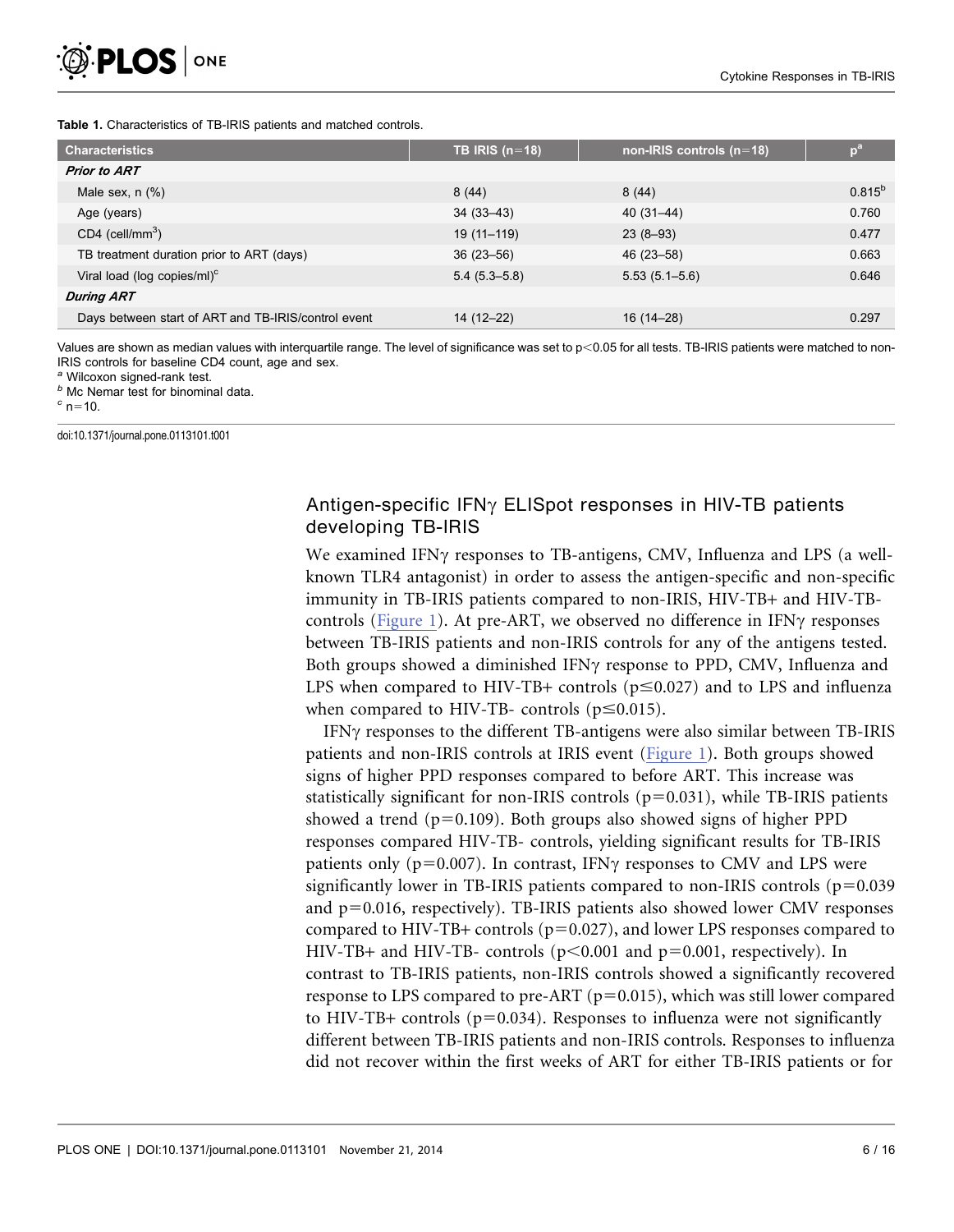# <span id="page-6-0"></span> $\bigcirc$  PLOS  $|$  one



Figure 1. Antigen-specific IFN<sub>Y</sub> responses in TB-IRIS patients and controls. Dots on these graphs represent IFN<sub>Y</sub> spot-forming cells per 10<sup>6</sup> PBMCs in TB-IRIS patients (IRIS+) and non-IRIS controls (IRIS-) after stimulation with CMV lysate (A), influenza antigen A (B), LPS (C), PPD (D), ESAT-6 (E) and CFP-10 (F). Dots connected with full lines represent matched patient pairs. Horizontal full lines represent median values for HIV-TB+ controls and HIV-TBcontrols. Horizontal capped lines represent statistical comparisons between matched patients or between time points. The level of significance was set to p<0.05. A Wilcoxon signed-rank test was used to calculate p values between matched HIV patients and time points. Due to limited availability of viable PBMCs and pairwise exclusion, the number of patients across antigens and time points differed. Number of patients pre-ART were; 13 (A), 10 (B), 16 (C), 14 (D), 14 (E) and 14 (F). Number of patients during IRIS event were; 8 (A), 6 (B), 16 (C), 9 (D), 9 (E) and 9 (F).

doi:10.1371/journal.pone.0113101.g001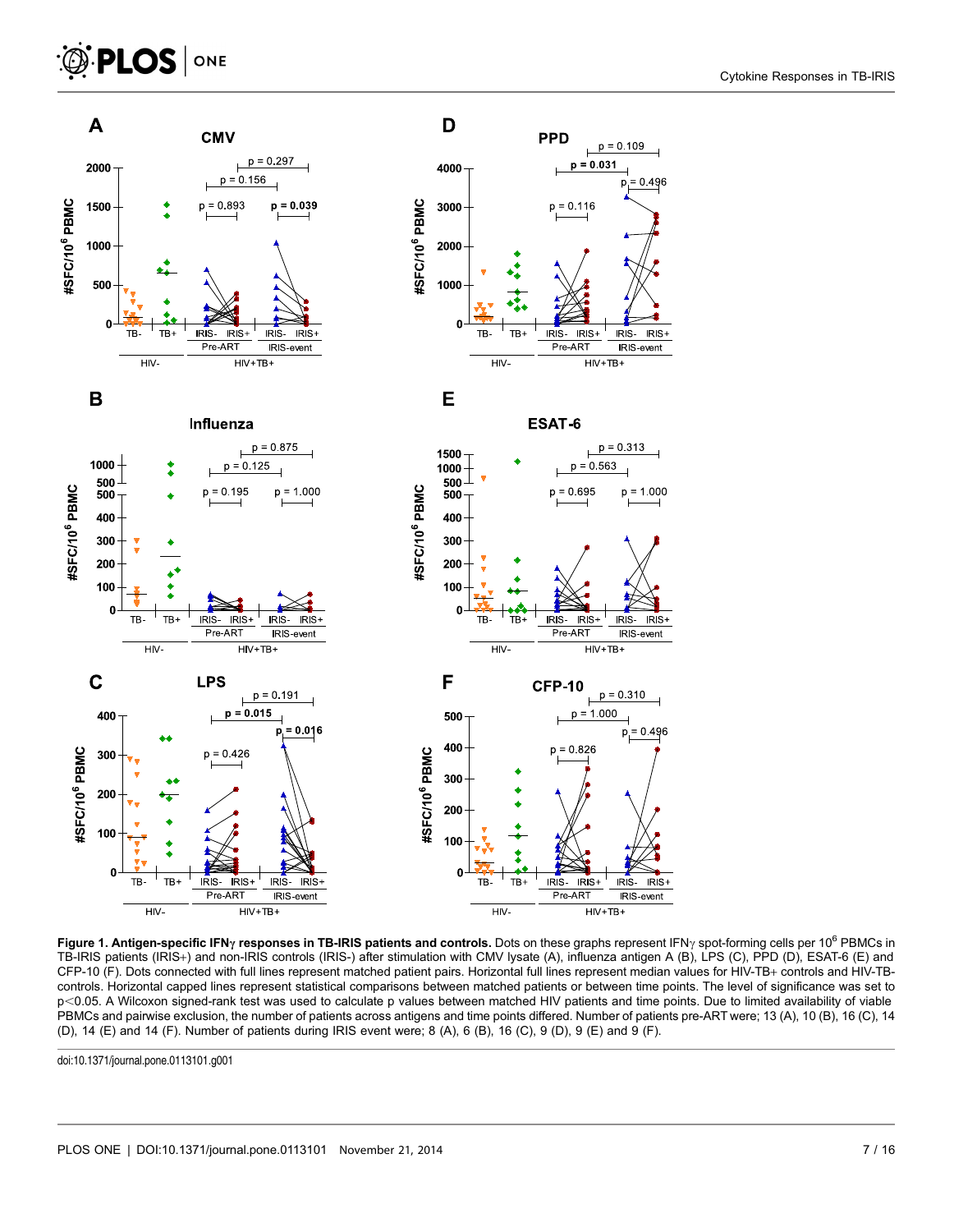non-IRIS controls compared to those in HIV-TB+  $(p \le 0.003)$  and HIV-TBcontrols ( $p \le 0.015$ ) at every time point.

# Innate cytokine production upon stimulation with CMV, PPD and LPS

We next explored whether production of innate cytokines could provide an explanation for the delayed reconstitution of CMV and LPS responses in TB-IRIS patients. To this end, we analysed levels of the pro-inflammatory cytokines IL-12, TNFa and IL-6 and of the anti-inflammatory cytokine IL-10 in ELISpot supernatants after stimulation with CMV, PPD and LPS, but found no differences between TB-IRIS patients and non-IRIS controls ([Table 2\). Systemic inflamma](#page-8-0)[tion can be marked by increases in pro-inflammatory cytokines as well as by](#page-8-0) [decreases in anti-inflammatory cytokines and their net balance has been shown to](#page-8-0) [determine the clinical outcome of inflammation \[33–37\]. Accordingly, we](#page-14-0) explored IL-6/IL-10 and TNFa[/IL-10 ratios in TB-IRIS patients and non-IRIS](#page-14-0) [controls \(](#page-14-0)[Figure 2](#page-9-0)[\). After LPS stimulation, we observed significantly higher IL-6/](#page-14-0) IL-10 ( $p=0.025$ ) and TNF $\alpha$ /IL-10 ( $p=0.047$ ) ratios in TB-IRIS patients compared [to non-IRIS controls \(](#page-14-0)[Figure 2A](#page-9-0)[\). These differences corresponded to significant](#page-14-0) increases of IL-6/IL-10 ( $p=0.005$ ) and TNF $\alpha$ /IL-10 ( $p=0.004$ ) ratios from pre-[ART to IRIS event in TB-IRIS patients but not in non-IRIS controls. Interestingly,](#page-14-0) IL-6/IL-10 and TNF $\alpha$ [/IL-10 ratios correlated inversely with IFN](#page-14-0) $\gamma$  ELISpot [responses to LPS in the total HIV](#page-14-0)+/TB+ patient population [\(Figure 3](#page-10-0)[\).](#page-14-0) [Stimulation with CMV or PPD did not yield significant differences in cytokine](#page-14-0) [ratios between patient groups \(](#page-14-0)[Figure 2B&C](#page-9-0)[\) nor resulted in significant](#page-14-0) correlations between IFN $\gamma$  [ELISpot responses and cytokine ratios \(](#page-14-0)[Figure 3B&C](#page-10-0)[\).](#page-14-0)

# **Discussion**

TB-IRIS could involve an amplified immune response to TB bacilli or their residual antigens [\[11,](#page-13-0) [13\]. Here, we aimed to study the recovery of antigen-specific](#page-13-0) [responses of HIV-TB patients who developed TB-IRIS during ART. To that end,](#page-13-0) we compared IFN $\gamma$  [responses of PBMCs to a panel of TB-associated antigens and](#page-13-0) [recall antigens between TB-IRIS patients and non-IRIS controls, matched for CD4](#page-13-0) [count, age and sex. In addition, we explored innate cytokine responses to CMV,](#page-13-0) [PPD and LPS. We report a disturbed reconstitution of the IFN](#page-13-0) $\gamma$  response to CMV [and LPS during TB-IRIS, without an excessive IFN](#page-13-0) $\gamma$  response to TB-antigens. In [addition, we observed a pro-inflammatory shift in the innate cytokine balance](#page-13-0) [upon LPS stimulation during TB-IRIS.](#page-13-0)

TB-IRIS patients showed lower IFN $\gamma$  responses to the recall antigen CMV and to LPS during TB-IRIS, compared to non-IRIS controls. Unlike CMV and LPS, however, we did not observe significantly increased or decreased IFN $\gamma$  responses to any of the TB-antigens, nor to Influenza in TB-IRIS patients. These results are in line with a number of previous studies [\[14,](#page-13-0) [19–21\]. However, our findings are](#page-13-0)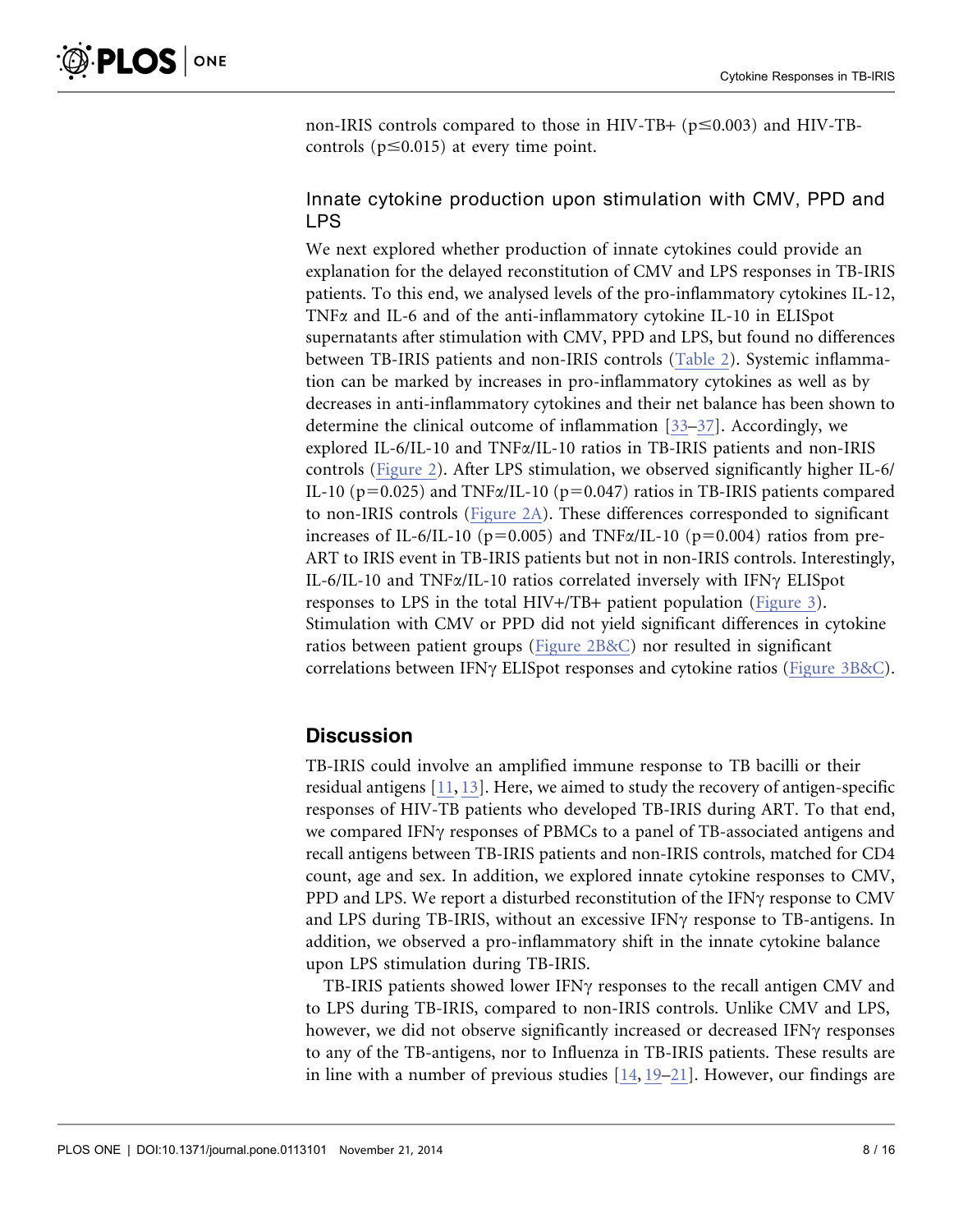<span id="page-8-0"></span>

|                                     | Pre-ART             |                      |                 | <b>IRIS event</b>         |                       |       | Change over time $(p^a)$ |                |  |
|-------------------------------------|---------------------|----------------------|-----------------|---------------------------|-----------------------|-------|--------------------------|----------------|--|
|                                     | <b>TB-IRIS</b>      | <b>Control</b>       | 10 <sup>3</sup> | <b>TB-IRIS</b>            | <b>Control</b>        | $p^a$ | <b>TB-IRIS</b>           | <b>Control</b> |  |
| <b>CMV</b> stimulation <sup>b</sup> |                     |                      |                 |                           |                       |       |                          |                |  |
| $IL-12p70$ (pg/ml)                  | $1.3(0.6 - 2.4)$    | $0.9(0.6-2.4)$       |                 | $0.866$ 2.6 $(1.1-3.1)$   | $2.2(1.1-3.1)$        |       | 0.725 0.225              | 0.107          |  |
| $IL-6$ (pg/ml)                      | 207.9 (64.1-1633.8) | 103.3 (32.2–523.6)   | 0.735           | 1491.5 (118.9-2538.4)     | 933.7 (295.1-3126.7)  |       | 0.311 0.237              | 0.028          |  |
| $TNF\alpha$ (pg/ml)                 | 135.4 (37.9-338.8)  | 49.2 (2.1–145.3)     | 0.753           | 279.5 (52.4-354.0)        | 159.8 (100.65-380.05) |       | 0.462 0.091              | 0.091          |  |
| $IL-10$ (pg/ml)                     | $0.6(0.5-1.0)$      | $0.2(0.2-1.2)$       |                 | $0.237$ 1.4 $(0.4-1.9)$   | $1.6(0.35 - 4.15)$    |       | 1.000 0.753              | 0.043          |  |
| <b>PPD</b> stimulation <sup>c</sup> |                     |                      |                 |                           |                       |       |                          |                |  |
| $IL-6$ (ng/ml)                      | $16.3(9.0-35.9)$    | $15.9(8.9-19.1)$     |                 | $0.345$ 54.2 (11.1-71.1)  | 33.1 (27.7-40.6)      |       | 0.594 0.128              | 0.116          |  |
| $TNF\alpha$ (ng/ml)                 | $1.3(0.7-2.0)$      | $1.0(0.6-2.5)$       |                 | $0.221$ 3.8 (1.2-9.1)     | $3.4(1.0-6.2)$        |       | 0.953 0.043              | 0.463          |  |
| $IL-10$ (pg/ml)                     | 16.8 (10.5-47.0)    | $17.3(8.5-30.8)$     | 0.152           | $16.3(7.8-47.5)$          | $23.5(8.8 - 30.1)$    |       | 0.859 0.735              | 0.463          |  |
| LPS stimulation <sup>d</sup>        |                     |                      |                 |                           |                       |       |                          |                |  |
| IL-12p70 (pg/ml)                    | $4.8(2.3-7.6)$      | $3.9(3.0 - 5.9)$     |                 | $0.453$ 4.7 (3.1-9.5)     | $5.4(3.0 - 7.5)$      |       | 0.277 0.315              | 0.900          |  |
| $IL-6$ (ng/ml)                      | 25.7 (10.9-58.6)    | $22.2(10.2 - 36.6)$  |                 | $0.215$ 22.9 (12.2-106.8) | 25.6 (13.7-42.6)      |       | 0.352 0.156              | 0.245          |  |
| $TNF\alpha$ (ng/ml)                 | $4.9(1.8-9.3)$      | $4.2(2.0 - 7.6)$     |                 | $0.352$ 5.0 (2.0-25)      | $7.5(3.0-13.4)$       |       | 0.469 0.307              | 0.363          |  |
| $IL-10$ (pg/ml)                     | 72.6 (31.4–304.6)   | $60.0(23.2 - 215.2)$ |                 | $0.408$ 47.1 (18.9-121.6) | 97.8 (41.2-207.7)     |       | 0.215 0.334              | 0.683          |  |

Table 2. In vitro cytokine production in response to CMV, PPD or LPS stimulation in TB-IRIS patients and non-IRIS controls.

Values are shown as median values with interquartile range. The level of significance was set to  $p<0.05$  for all tests.<br>
<sup>a</sup> Wilcoxon signed-rank test. Due to limited availability of PBMCs, the number of patients differ

 $d$  16 at pre-ART and 16 during IRIS event.

doi:10.1371/journal.pone.0113101.t002

[not in agreement with previous reports of elevated PPD-responses during TB-IRIS](#page-13-0) [\[14–18](#page-13-0)]. The magnitude of IFN $\gamma$  [ELISPOT responses to TB-antigens has been](#page-13-0) [associated to the antigen-load, duration of TB-treatment and the extent of](#page-13-0) [immune-suppression in HIV patients \[38–40\]. All three of these factors have been](#page-14-0) [identified as risk-factors for TB-IRIS which could potentially influence](#page-14-0) [immunological measurements, consequently leading to discrepancies across](#page-14-0) [studies. In the present study, we minimize this potential bias by directly](#page-14-0) [comparing \(time-\)matched patients under very similar clinical conditions,](#page-14-0) [possibly explaining the discrepancy with studies that observed elevations in TB](#page-14-0)[associated responses. Together, our results suggest that the conditions associated](#page-14-0) [with TB-IRIS, such as a high TB-antigen load and persistent inflammation \[41–](#page-14-0) [44\], could disturb the reconstitution of recall responses \(to CMV in this case\),](#page-14-0) [rather than cause an excessive TB-specific IFN](#page-14-0) $\gamma$  response. In addition, the lowered [response to LPS could point towards a role of the innate immune system.](#page-14-0)

Since we previously reported a significant rise in IL-6 plasma levels from pre-ART to TB-IRIS event, which lead to higher IL-6 levels compared to non-IRIS controls [\[26\], we next hypothesised that TB-IRIS might result from an aberrant](#page-14-0) [innate immune response. In contrast to our previous in vivo measurements, we](#page-14-0) [found no significant differences in the in vitro production of pro- and anti](#page-14-0)[inflammatory cytokines between matched TB-IRIS patients and non-IRIS controls](#page-14-0) [after exposure to CMV, PPD and LPS. In addition to absolute levels, however, the](#page-14-0)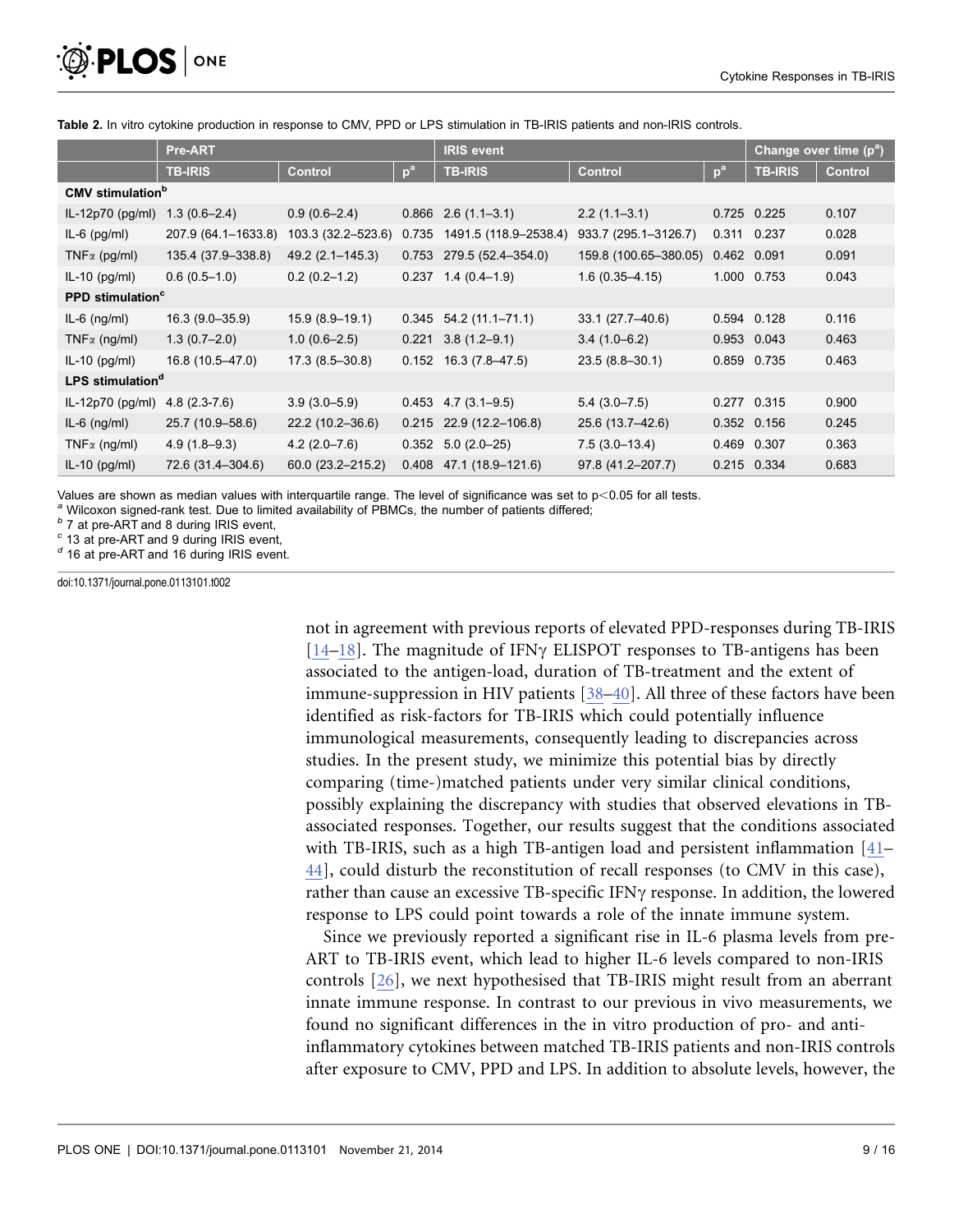#### Cytokine Responses in TB-IRIS

<span id="page-9-0"></span>



Figure 2. Pro- to anti-inflammatory ratios of innate cytokine production in TB-IRIS. Dots on these graphs represent cytokine ratios in PBMC supernatants after stimulation with LPS (A), CMV (B) and PPD (C). Dots connected with full lines represent matched pairs of TB-IRIS patients (IRIS+) with non-IRIS controls (IRIS-). Horizontal capped lines represent statistical comparisons between matched patients or between time points. A, pre-ART  $n=16$ , IRIS event n=16; B, pre-ART n=7, IRIS event n=8; C, pre-ART n=13, IRIS event n=9. A Wilcoxon signed-rank test was used to calculate p values between HIV patients. The level of significance was set to  $p<0.05$ .

doi:10.1371/journal.pone.0113101.g002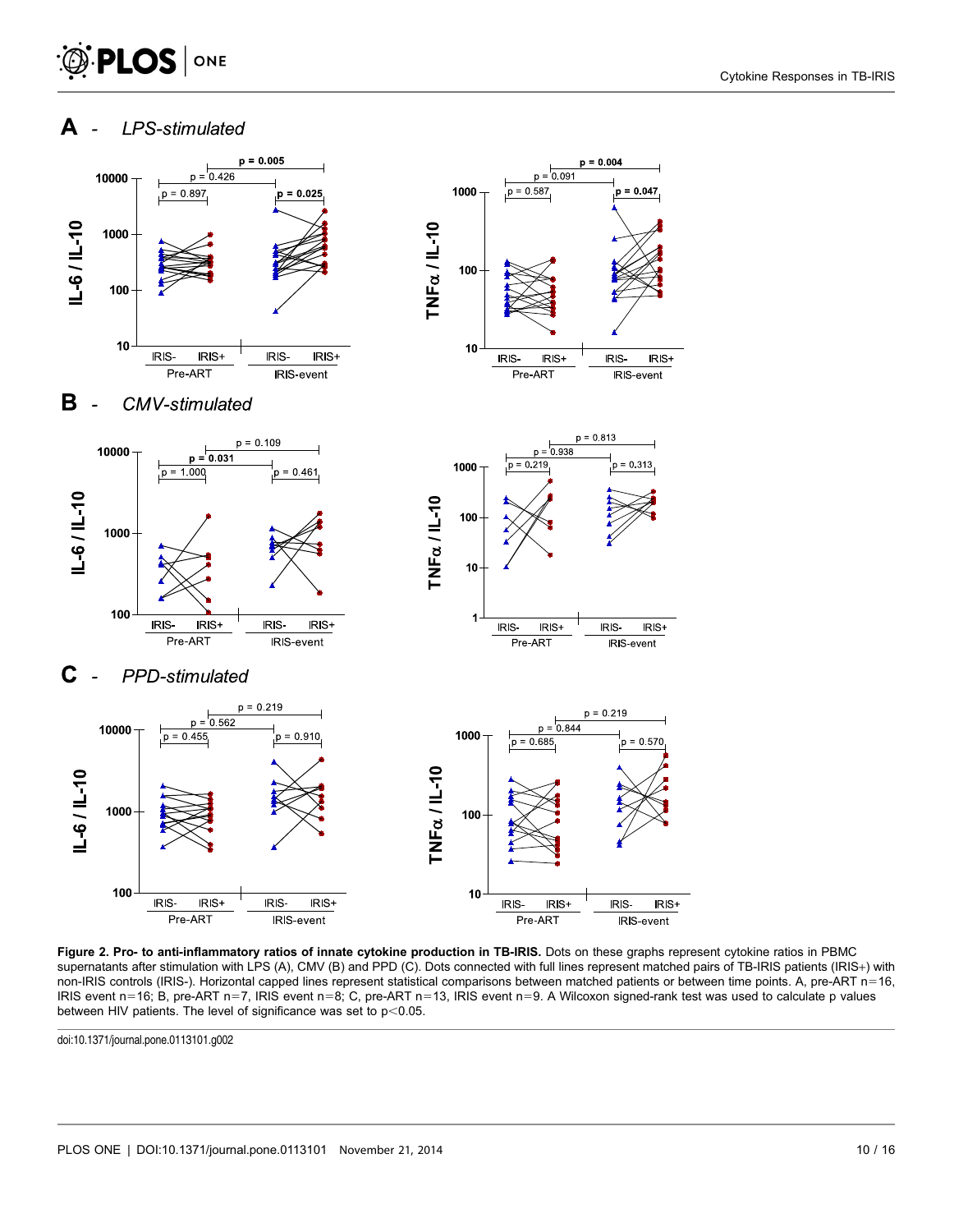# <span id="page-10-0"></span>PLOS ONE





doi:10.1371/journal.pone.0113101.g003

[balance between pro-inflammatory and anti-inflammatory cytokine levels has](#page-14-0) [been shown to drive systemic inflammation \[33–37\]. Accordingly, we found that](#page-14-0) [TB-IRIS was associated with a pro-inflammatory shift in the IL-6/IL-10 and](#page-14-0) TNFa[/IL-10 ratios after stimulation with LPS, but not CMV or PPD. An increase](#page-14-0) [in the IL-6/IL-10 ratio, caused by a decrease in IL-10, has previously been](#page-14-0)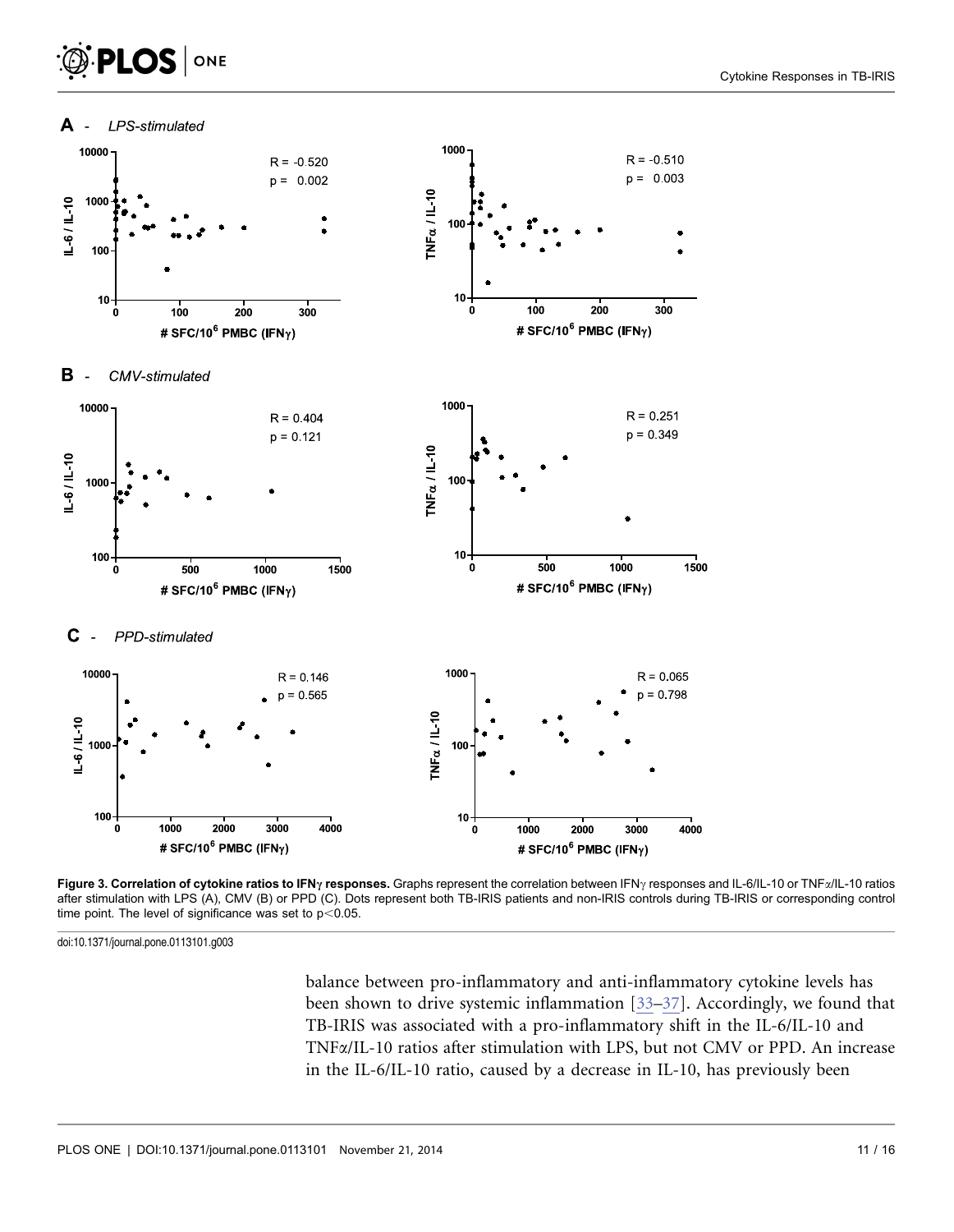[associated to the severity of systemic inflammatory response syndrome in patients](#page-14-0) [with sepsis \[34\]. Of note, the IL-10 levels upon LPS stimulation in the current](#page-14-0) [study were also somewhat lower during TB-IRIS. Although this difference did not](#page-14-0) [reach statistical significance, it could have shifted the cytokine balance towards the](#page-14-0) [pro-inflammatory side. In line with our findings, TB-IRIS patients from our](#page-14-0) [cohort have previously been shown to have a pro-inflammatory monocyte-gene](#page-14-0) [expression profile that is also perturbed in pattern recognition receptor pathways](#page-14-0) [\[45\]. Another study previously reported elevated TNF](#page-15-0) $\alpha$  production during IRIS [upon TLR2 stimulation with lipomannan, without an equivalent rise in IL-10](#page-15-0) [\[16\]. In the present study, we report a similar cytokine imbalance in the TLR4](#page-13-0) [branch of innate cytokine production. One could therefore argue that a disturbed](#page-13-0) [equilibrium between pro- and anti-inflammatory cytokine-production upon TLR](#page-13-0) [stimulation is implicated in the high degree of inflammation seen in TB-IRIS. This](#page-13-0) [preferential involvement of TLRs in TB-IRIS could also explain why no cytokine](#page-13-0) [shifts were observed after CMV- or PPD-stimulation, since these antigens](#page-13-0) [preferentially induce an adaptive response via the major histocompatibility](#page-13-0) [complex class II/T cell receptor pathway.](#page-13-0)

Intriguingly, the unbalanced cytokine ratios were inversely correlated to the LPS-induced IFN $\gamma$  responses. This finding is somewhat contradictory, given the fact that IL-6, TNF $\alpha$  and IFN $\gamma$  are all pro-inflammatory cytokines. However, IL-6 and TNF $\alpha$  are directly produced by monocytes after LPS stimulation, while IFN $\gamma$ is not. Rather, LPS-induced IFN $\gamma$  originates from T cells and NK cells in response to monocyte derived cytokines [\[46,](#page-15-0) [47\]. We hypothesise that the cytokine ratio](#page-15-0) [shifts result from aberrant monocyte behaviour in these patients, given the](#page-15-0) [association of monocyte dysfunction with chronic HIV infection \[48,](#page-15-0) [49\]. In fact,](#page-15-0) [aberrant monocyte behaviour has previously been suggested to play a role in TB-](#page-15-0)[IRIS \[50\] and is in line with our hypothesis on the role of TLRs in TB-IRIS. Since](#page-15-0) [the balance between monocyte-derived cytokines seems to be disturbed upon TLR](#page-15-0) [stimulation, we speculate that this negatively affected the subsequent induction of](#page-15-0) [IFN](#page-15-0)γ.

One limitation of our study was that patients and controls were not tested for CMV and influenza infection status, potentially complicating the interpretation of the CMV and influenza ELISPOT responses that we measured. This may not have been a major problem for CMV, which reaches a high seroprevalence in sub Saharan Africa [\[51,](#page-15-0) [52\]. While influenza is clearly present in sub Saharan Africa](#page-15-0) [\[53,](#page-15-0) [54\], limited availability of epidemiological data make it difficult to assess the](#page-15-0) [expected recall response of our patients to this antigen.](#page-15-0)

Taken together, our data provide no evidence of an excessive IFN $\gamma$  response to TB-associated antigens or other common recall antigens during TB-IRIS. In fact, TB-IRIS was associated with a disturbed reconstitution of the IFN $\gamma$  responses to CMV and LPS. For LPS, this was linked with a pro-inflammatory shift in the innate cytokine balance. Together, our data provide evidence for a prominent role for innate immune inflammation and possibly monocyte dysfunction in TB-IRIS pathogenesis. Resolving the immune responses leading to TB-IRIS pathogenesis could provide novel targets for treatment and prevention.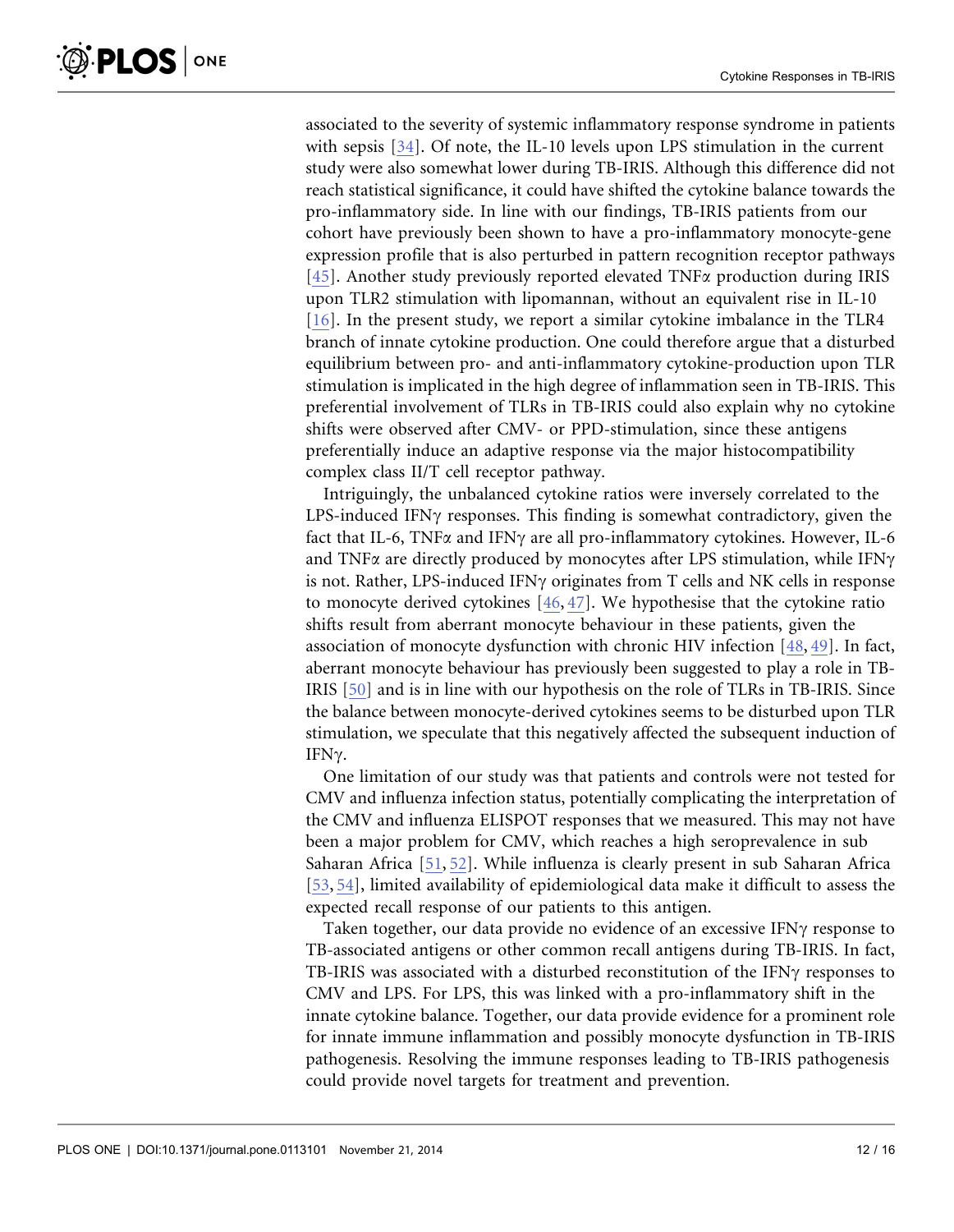# <span id="page-12-0"></span>Acknowledgments

The authors thank the study participants and the study team: D. Mazakpwe, K. Luzinda, P. Lwanga, M. Nakuya, C.O Namujju, C. Ahimbisibwe, J. Namaganda, A. Andama, E. Bazze and H. Kisembo. We thank N. Pakker and the data staff of the Infectious Diseases Network for Treatment and Research in Africa (INTERACT) for assistance with data monitoring and management. Lead author of the TB-IRIS study group: Luc Kestens (<lkestens@itg.be>), Institute of Tropical Medicine, Antwerp, Belgium. Other members of the TB-IRIS study group are as follows: Institute of Tropical Medicine, Antwerp, Belgium: Robert Colebunders, Marguerite Massinga Loembé; Infectious Disease Institute, Kampala, Uganda: Harriet Mayanja, William Worodria; Joint Clinical Research Centre: Harriet Mayanja; Universite´ Libre de Bruxelles, Belgium: Francoise Mascart; VIB, Brussels, Belgium and Vrije Universiteit Brussel, Brussels, Belgium: Rafael van den Bergh; Institut Pasteur de Lille, France: Camille Locht; Academic Medical Centre, Department of Global Health and Amsterdam Institute for Global Health and Development, Amsterdam, The Netherlands: Peter Reiss, Frank Cobelens, Pascale Ondoa, Nadine Pakker; INTERACT, Kampala, Uganda: Roy Mugerwa, Harriet Mayanja, Nadine Pakker, William Worodria.

# Author Contributions

Conceived and designed the experiments: OG LK. Performed the experiments: OG AC. Analyzed the data: OG WJ. Wrote the paper: OG WJ LK. Project management: MML WW HMK RC LK. Study physicians: WW RC.

# References

- 1. Sharma SK, Mohan A, Kadhiravan T (2005) HIV-TB co-infection: epidemiology, diagnosis & management. Indian J Med Res 121: 550–567.
- 2. Getahun H, Gunneberg C, Granich R, Nunn P (2010) HIV infection-associated tuberculosis: the epidemiology and the response. Clin Infect Dis 50 Suppl 3:: S201–S207. 10.1086/651492 [doi].
- 3. WHO (2013) Consolidated guidelines on the Use of Antiretroviral Drugs for Treating and Preventing HIV Infection.
- 4. Kigozi IM, Dobkin LM, Martin JN, Geng EH, Muyindike W, et al. (2009) Late-disease stage at presentation to an HIV clinic in the era of free antiretroviral therapy in Sub-Saharan Africa. J Acquir Immune Defic Syndr 52: 280–289. 10.1097/QAI.0b013e3181ab6eab [doi].
- 5. Meintjes G, Lawn SD, Scano F, Maartens G, French MA, et al. (2008) Tuberculosis-associated immune reconstitution inflammatory syndrome: case definitions for use in resource-limited settings. Lancet Infect Dis 8: 516–523.
- 6. Muller M, Wandel S, Colebunders R, Attia S, Furrer H, et al. (2010) Immune reconstitution inflammatory syndrome in patients starting antiretroviral therapy for HIV infection: a systematic review and meta-analysis. Lancet Infect Dis 10: 251–261. S1473-3099(10)70026-8 [pii]; 10.1016/S1473- 3099(10)70026-8 [doi].
- 7. Murdoch DM, Venter WD, Van Rie A, Feldman C (2007) Immune reconstitution inflammatory syndrome (IRIS): review of common infectious manifestations and treatment options. AIDS Res Ther 4: 9. 1742-6405-4-9 [pii]; 10.1186/1742-6405-4-9 [doi].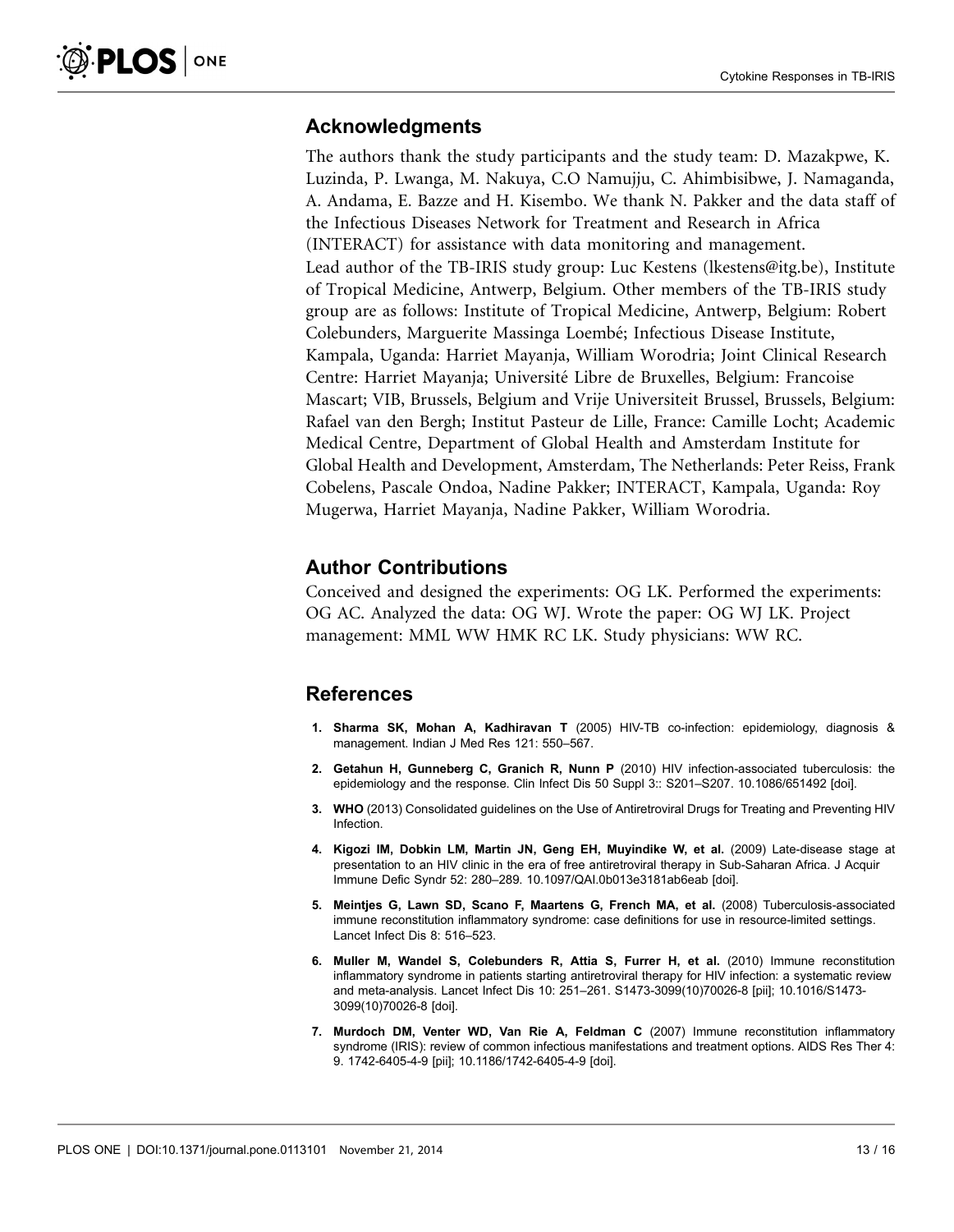- <span id="page-13-0"></span>8. Worodria W, Conesa-Botella A, Kisembo H, McAdam KP, Colebunders R (2009) Coping with TB immune reconstitution inflammatory syndrome. Expert Review of Respiratory Medicine 3: 147–152.
- 9. Conesa-Botella A, Loembe MM, Manabe YC, Worodria W, Mazakpwe D, et al. (2011) Urinary lipoarabinomannan as predictor for the tuberculosis immune reconstitution inflammatory syndrome. J Acquir Immune Defic Syndr. 10.1097/QAI.0b013e31823801de [doi].
- 10. Worodria W, Massinga-Loembe M, Mazakpwe D, Luzinda K, Menten J, et al. (2011) Incidence and predictors of mortality and the effect of tuberculosis immune reconstitution inflammatory syndrome in a cohort of TB/HIV patients commencing antiretroviral therapy. J Acquir Immune Defic Syndr 58: 32–37. 10.1097/QAI.0b013e3182255dc2 [doi].
- 11. Barber DL, Andrade BB, Sereti I, Sher A (2012) Immune reconstitution inflammatory syndrome: the trouble with immunity when you had none. Nat Rev Microbiol 10: 150–156. nrmicro2712 [pii]; 10.1038/ nrmicro2712 [doi].
- 12. Wilson EM, Sereti I (2013) Immune restoration after antiretroviral therapy: the pitfalls of hasty or incomplete repairs. Immunol Rev 254: 343–354. 10.1111/imr.12064 [doi].
- 13. French MA (2007) Disorders of immune reconstitution in patients with HIV infection responding to antiretroviral therapy. Curr HIV/AIDS Rep 4: 16–21.
- 14. Bourgarit A, Carcelain G, Martinez V, Lascoux C, Delcey V, et al. (2006) Explosion of tuberculinspecific Th1-responses induces immune restoration syndrome in tuberculosis and HIV co-infected patients. AIDS 20: F1–F7. 10.1097/01.aids.0000202648.18526.bf [doi]; 00002030-200601090-00001 [pii].
- 15. Tan DB, Yong YK, Tan HY, Kamarulzaman A, Tan LH, et al. (2008) Immunological profiles of immune restoration disease presenting as mycobacterial lymphadenitis and cryptococcal meningitis. HIV Med 9: 307–316.
- 16. Tan DB, Lim A, Yong YK, Ponnampalavanar S, Omar S, et al. (2011) TLR2-induced cytokine responses may characterize HIV-infected patients experiencing mycobacterial immune restoration disease. AIDS 25: 1455–1460. 10.1097/QAD.0b013e328348fb18 [doi].
- 17. Narita M, Ashkin D, Hollender ES, Pitchenik AE (1998) Paradoxical worsening of tuberculosis following antiretroviral therapy in patients with AIDS. Am J Respir Crit Care Med 158: 157–161.
- 18. Vignesh R, Kumarasamy N, Lim A, Solomon S, Murugavel KG, et al. (2013) TB-IRIS After Initiation of Antiretroviral Therapy Is Associated With Expansion of Preexistent Th1 Responses Against Mycobacterium tuberculosis Antigens. J Acquir Immune Defic Syndr 64: 241–248. 10.1097/ QAI.0b013e31829f6df2 [doi].
- 19. Meintjes G, Wilkinson KA, Rangaka MX, Skolimowska K, van Veen K, et al. (2008) Type 1 helper T cells and FoxP3-positive T cells in HIV-tuberculosis-associated immune reconstitution inflammatory syndrome. Am J Respir Crit Care Med 178: 1083–1089.
- 20. Elliott JH, Vohith K, Saramony S, Savuth C, Dara C, et al. (2009) Immunopathogenesis and diagnosis of tuberculosis and tuberculosis-associated immune reconstitution inflammatory syndrome during early antiretroviral therapy. J Infect Dis 200: 1736–1745. 10.1086/644784 [doi].
- 21. Tieu HV, Ananworanich J, Avihingsanon A, Apateerapong W, Sirivichayakul S, et al. (2009) Immunologic markers as predictors of tuberculosis-associated immune reconstitution inflammatory syndrome in HIV and tuberculosis coinfected persons in Thailand. AIDS Res Hum Retroviruses 25: 1083–1089. 10.1089/aid.2009.0055 [doi].
- 22. Oliver BG, Elliott JH, Price P, Phillips M, Saphonn V, et al. (2010) Mediators of innate and adaptive immune responses differentially affect immune restoration disease associated with Mycobacterium tuberculosis in HIV patients beginning antiretroviral therapy. J Infect Dis 202: 1728–1737. 10.1086/ 657082 [doi].
- 23. Grant PM, Komarow L, Lederman MM, Pahwa S, Zolopa AR, et al. (2012) Elevated Interleukin 8 and T-Helper 1 and T-Helper 17 Cytokine Levels Prior to Antiretroviral Therapy in Participants Who Developed Immune Reconstitution Inflammatory Syndrome During ACTG A5164. J Infect Dis. jis604 [pii]; 10.1093/infdis/jis604 [doi].
- 24. Conesa-Botella A, Meintjes G, Coussens AK, van der Plas H, Goliath R, et al. (2012) Corticosteroid therapy, vitamin D status, and inflammatory cytokine profile in the HIV-TB immune reconstitution inflammatory syndrome (TB-IRIS). Clin Infect Dis. cis577 [pii]; 10.1093/cid/cis577 [doi].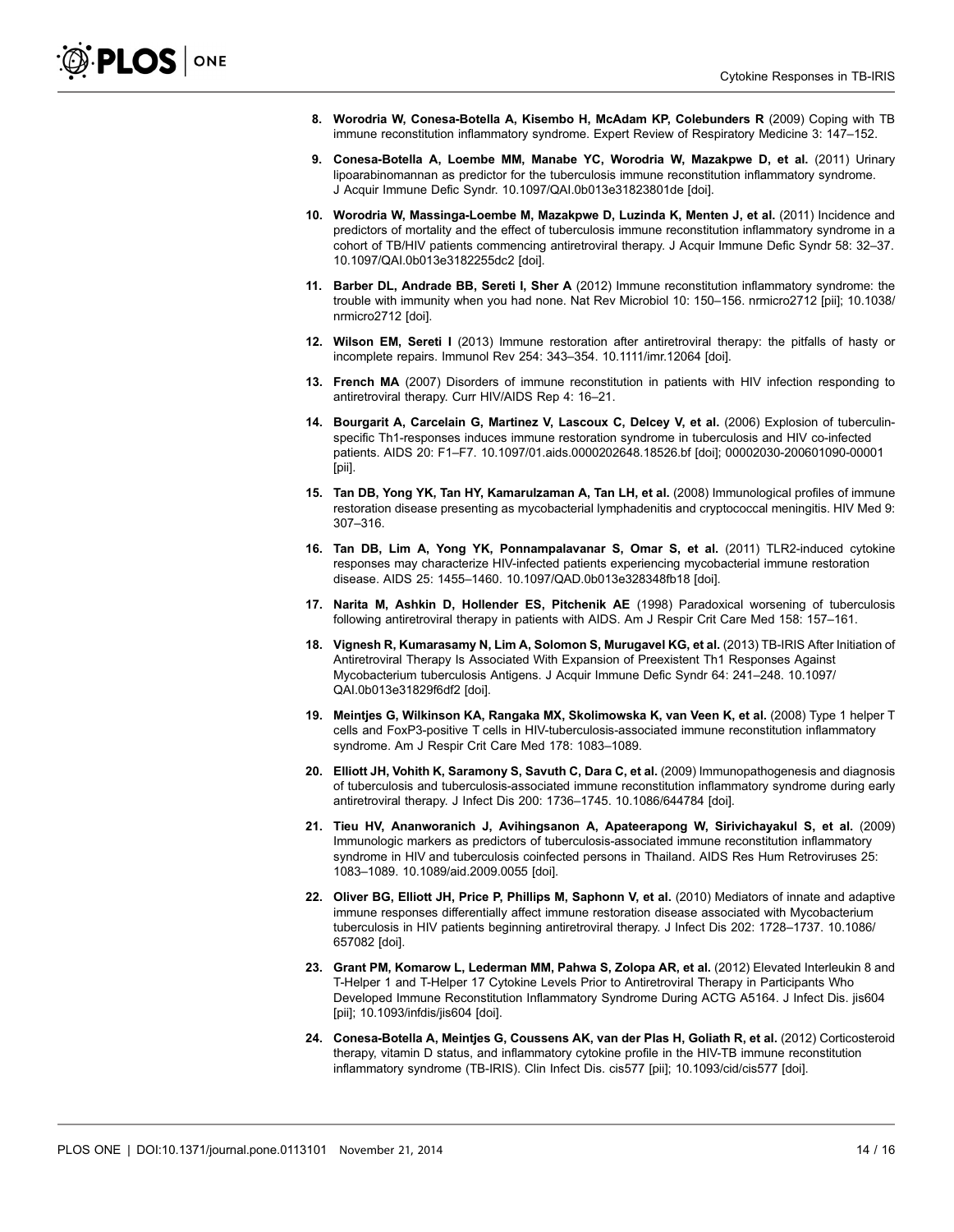- <span id="page-14-0"></span>25. Tadokera R, Meintjes G, Skolimowska KH, Wilkinson KA, Matthews K, et al. (2011) Hypercytokinaemia accompanies HIV-tuberculosis immune reconstitution inflammatory syndrome. Eur Respir J 37: 1248–1259. 09031936.00091010 [pii]; 10.1183/09031936.00091010 [doi].
- 26. Goovaerts O, Jennes W, Massinga-Loembe M, Ceulemans A, Worodria W, et al. (2013) LPS-binding protein and IL-6 mark paradoxical tuberculosis immune reconstitution inflammatory syndrome in HIV patients. PLoS One 8: e81856. 10.1371/journal.pone.0081856 [doi]; PONE-D-13-33780 [pii].
- 27. Fukuda T, Matsumura T, Ato M, Hamasaki M, Nishiuchi Y, et al. (2013) Critical roles for lipomannan and lipoarabinomannan in cell wall integrity of mycobacteria and pathogenesis of tuberculosis. MBio 4: e00472–12. mBio.00472-12 [pii]; 10.1128/mBio.00472-12 [doi].
- 28. Worodria W, Massinga-Loembe M, Mayanja-Kizza H, Namaganda J, Kambugu A, et al. (2011) Antiretroviral treatment-associated tuberculosis in a prospective cohort of HIV-infected patients starting ART. Clin Dev Immunol 2011: 758350. 10.1155/2011/758350 [doi].
- 29. Worodria W, Menten J, Massinga-Loembe M, Mazakpwe D, Bagenda D, et al. (2012) Clinical spectrum, risk factors and outcome of immune reconstitution inflammatory syndrome in patients with tuberculosis-HIV coinfection. Antivir Ther. 10.3851/IMP2108 [doi].
- 30. World Health Organisation (WHO) (2012) Improving the diagnosis and treatment of smear-negative pulmonary and extrapulmonary tuberculosis among adults and adolescents. Recommendations for HIVprevalent and resource-contstrained settings.
- 31. Streiner DL, Norman GR (2011) Correction for multiple testing: is there a resolution? Chest 140: 16–18. 140/1/16 [pii]; 10.1378/chest.11-0523 [doi].
- 32. Perneger TV (1998) What's wrong with Bonferroni adjustments. BMJ 316: 1236–1238.
- 33. Antoniades CG, Berry PA, Wendon JA, Vergani D (2008) The importance of immune dysfunction in determining outcome in acute liver failure. J Hepatol 49: 845–861. S0168-8278(08)00506-0 [pii]; 10.1016/j.jhep.2008.08.009 [doi].
- 34. Taniguchi T, Koido Y, Aiboshi J, Yamashita T, Suzaki S, et al. (1999) Change in the ratio of interleukin-6 to interleukin-10 predicts a poor outcome in patients with systemic inflammatory response syndrome. Crit Care Med 27: 1262–1264.
- 35. van Dissel JT, van Langevelde P, Westendorp RG, Kwappenberg K, Frolich M (1998) Antiinflammatory cytokine profile and mortality in febrile patients. Lancet 351: 950–953. S0140- 6736(05)60606-X [pii]; 10.1016/S0140-6736(05)60606-X [doi].
- 36. Gogos CA, Drosou E, Bassaris HP, Skoutelis A (2000) Pro- versus anti-inflammatory cytokine profile in patients with severe sepsis: a marker for prognosis and future therapeutic options. J Infect Dis 181: 176–180. JID990857 [pii]; 10.1086/315214 [doi].
- 37. Walley KR, Lukacs NW, Standiford TJ, Strieter RM, Kunkel SL (1996) Balance of inflammatory cytokines related to severity and mortality of murine sepsis. Infect Immun 64: 4733–4738.
- 38. Millington KA, Innes JA, Hackforth S, Hinks TS, Deeks JJ, et al. (2007) Dynamic relationship between IFN-gamma and IL-2 profile of Mycobacterium tuberculosis-specific T cells and antigen load. J Immunol 178: 5217–5226. 178/8/5217 [pii].
- 39. Aiken AM, Hill PC, Fox A, McAdam KP, Jackson-Sillah D, et al. (2006) Reversion of the ELISPOT test after treatment in Gambian tuberculosis cases. BMC Infect Dis 6: 66. 1471-2334-6-66 [pii]; 10.1186/ 1471-2334-6-66 [doi].
- 40. Karam F, Mbow F, Fletcher H, Senghor CS, Coulibaly KD, et al. (2008) Sensitivity of IFN-gamma release assay to detect latent tuberculosis infection is retained in HIV-infected patients but dependent on HIV/AIDS progression. PLoS One 3: e1441. 10.1371/journal.pone.0001441 [doi].
- 41. Antonelli LR, Mahnke Y, Hodge JN, Porter BO, Barber DL, et al. (2010) Elevated frequencies of highly activated CD4+ T cells in HIV+ patients developing immune reconstitution inflammatory syndrome. Blood 116: 3818–3827. blood-2010-05-285080 [pii]; 10.1182/blood-2010-05-285080 [doi].
- 42. Lawn SD, Bekker LG, Miller RF (2005) Immune reconstitution disease associated with mycobacterial infections in HIV-infected individuals receiving antiretrovirals. Lancet Infect Dis 5: 361–373.
- 43. Boulware DR, Meya DB, Bergemann TL, Wiesner DL, Rhein J, et al. (2010) Clinical features and serum biomarkers in HIV immune reconstitution inflammatory syndrome after cryptococcal meningitis: a prospective cohort study. PLoS Med 7: e1000384. 10.1371/journal.pmed.1000384 [doi].